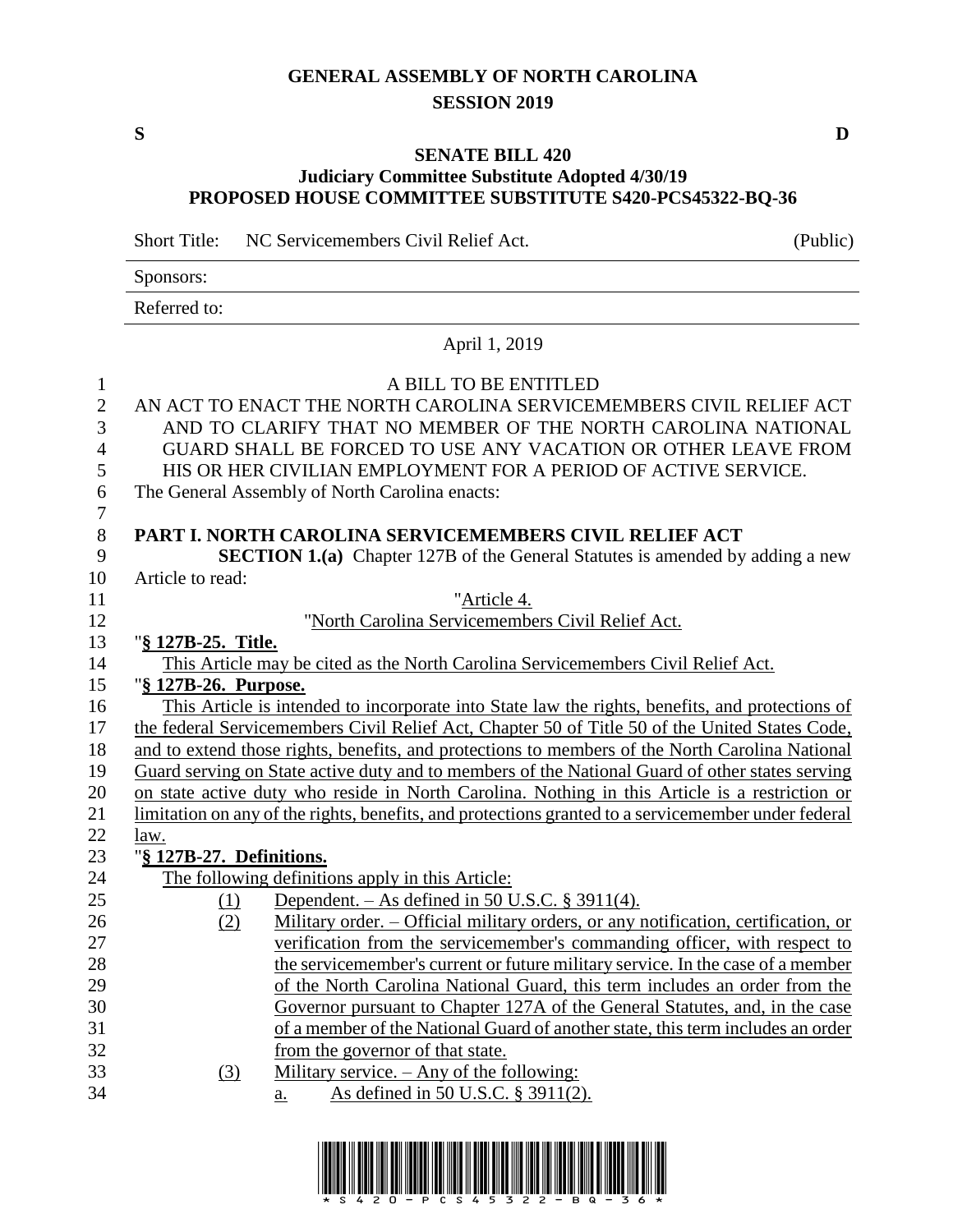| <b>General Assembly Of North Carolina</b> |                                                                                                                                                                                                             | <b>Session 2019</b> |
|-------------------------------------------|-------------------------------------------------------------------------------------------------------------------------------------------------------------------------------------------------------------|---------------------|
| <u>b.</u>                                 | In the case of a member of the North Carolina National Guard, State                                                                                                                                         |                     |
|                                           | active duty under an order of the Governor pursuant to Chapter 127A                                                                                                                                         |                     |
|                                           | of the General Statutes, for a period of more than 30 consecutive days.                                                                                                                                     |                     |
| $\underline{c}$ .                         | In the case of a member of the National Guard of another state, service                                                                                                                                     |                     |
|                                           | under an order of the governor of that state that is similar to State active                                                                                                                                |                     |
|                                           | duty, for a period of more than 30 consecutive days.                                                                                                                                                        |                     |
| $\underline{(4)}$                         | <u>Servicemember. – Any of the following:</u>                                                                                                                                                               |                     |
| a.                                        | A servicemember, as defined in 50 U.S.C. $\S$ 3911(1), who resides in<br>this State.                                                                                                                        |                     |
| b.                                        | A member of the North Carolina National Guard.                                                                                                                                                              |                     |
|                                           | "§ 127B-28. Incorporation and expansion of federal Servicemembers Civil Relief Act; copy                                                                                                                    |                     |
| of military order.                        |                                                                                                                                                                                                             |                     |
| (a)                                       | The rights, benefits, and protections of the federal Servicemembers Civil Relief Act,                                                                                                                       |                     |
|                                           | Chapter 50 of Title 50 of the United States Code, apply to a servicemember engaged in military                                                                                                              |                     |
|                                           | service to the extent the servicemember's military service materially affects the servicemember's                                                                                                           |                     |
|                                           | ability to comply with his or her obligations.                                                                                                                                                              |                     |
| (b)                                       | In the case of a servicemember engaged in military service under G.S. 127B-27(3)b.                                                                                                                          |                     |
|                                           | or c., a person is not subject to the remedies or penalties of this Article unless the servicemember                                                                                                        |                     |
|                                           | gives to the person a written or electronic copy of the military order no later than 30 days after                                                                                                          |                     |
| the military service terminates.          |                                                                                                                                                                                                             |                     |
| (c)                                       | To the extent this section conflicts with another section in this Article, the other                                                                                                                        |                     |
| section controls.                         |                                                                                                                                                                                                             |                     |
| (d)                                       | A violation of the federal Servicemembers Civil Relief Act, as expanded by this                                                                                                                             |                     |
| section, is a violation of this Article.  |                                                                                                                                                                                                             |                     |
|                                           | "§ 127B-29. Dependent's rights and protections.                                                                                                                                                             |                     |
|                                           | A dependent of a servicemember engaged in military service has the same rights and                                                                                                                          |                     |
|                                           | protections provided to a servicemember under G.S. 127B-30 and under Subchapter II of Chapter                                                                                                               |                     |
| 50 of Title 50 of the United States Code. |                                                                                                                                                                                                             |                     |
|                                           | "§ 127B-30. Termination of contract upon receipt of military order; requirements.                                                                                                                           |                     |
| (a)                                       | It is the policy of this State that servicemembers who have entered into certain service                                                                                                                    |                     |
|                                           | contracts and who later receive military orders to relocate to a location that does not support those                                                                                                       |                     |
|                                           | contracts as determined by the service provider should not be penalized for terminating those                                                                                                               |                     |
| contracts.                                |                                                                                                                                                                                                             |                     |
| (b)                                       | <u>Termination of Contract. – In addition to the rights and protections regarding</u>                                                                                                                       |                     |
|                                           | consumer transactions, contracts, and service providers provided to a servicemember under                                                                                                                   |                     |
|                                           | Subchapter III of Chapter 50 of Title 50 of the United States Code, a servicemember may                                                                                                                     |                     |
|                                           | terminate a contract described in subsection (c) of this section if the servicemember receives a<br>military order to relocate for a period of military service of at least 90 days to a location that does |                     |
| not support the contract.                 |                                                                                                                                                                                                             |                     |
| (c)                                       | Applicability. - This section applies to a prepaid entertainment contract as defined in                                                                                                                     |                     |
|                                           | G.S. 66-118. This section also applies to a contract to provide any of the following services:                                                                                                              |                     |
| (1)                                       | Telecommunication service.                                                                                                                                                                                  |                     |
| (2)                                       | Internet service.                                                                                                                                                                                           |                     |
| (3)                                       | Television service.                                                                                                                                                                                         |                     |
| (4)                                       | Satellite radio service.                                                                                                                                                                                    |                     |
| (d)                                       | Notices. $- A$ servicemember shall give to the service provider under the contract                                                                                                                          |                     |
|                                           | written or electronic notice of the termination and a written or electronic copy of the military                                                                                                            |                     |
|                                           | order. The notice shall state the effective date of the termination. If a servicemember terminates                                                                                                          |                     |
|                                           | a contract, the service provider shall give to the servicemember written, electronic, or oral notice                                                                                                        |                     |
| of the servicemember's rights.            |                                                                                                                                                                                                             |                     |
|                                           |                                                                                                                                                                                                             |                     |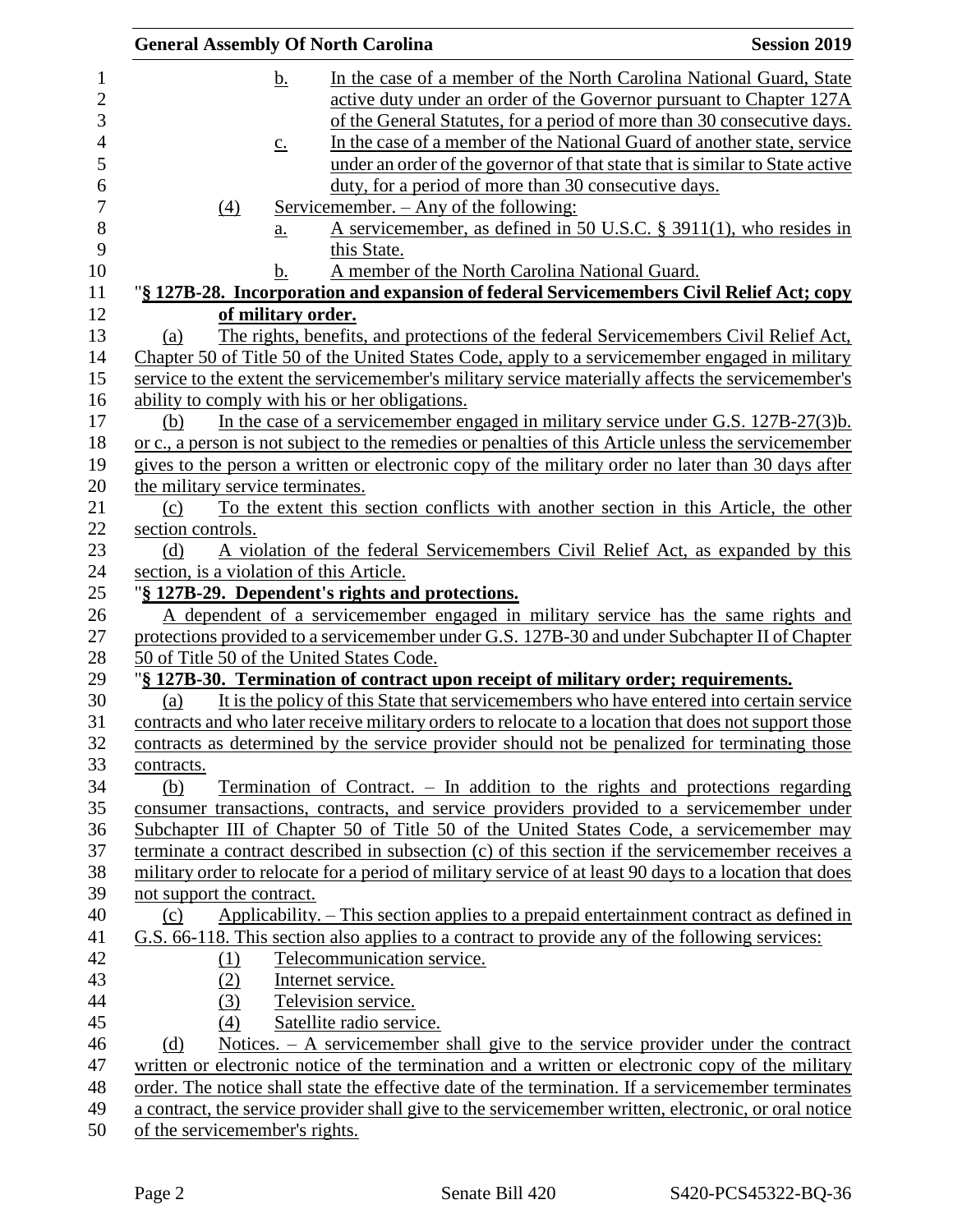|                  |                                   | <b>General Assembly Of North Carolina</b>                                                             | <b>Session 2019</b> |
|------------------|-----------------------------------|-------------------------------------------------------------------------------------------------------|---------------------|
| 1                | (e)                               | No Early Termination Charge. – For any contract terminated under this section, the                    |                     |
| $\overline{c}$   |                                   | service provider shall not impose an early termination charge.                                        |                     |
| 3                | (f)                               | Refund. – Not later than 60 days after the termination date of the contract, the service              |                     |
| $\overline{4}$   |                                   | provider shall refund to the servicemember any fee paid for a service that extends beyond the         |                     |
| 5                | termination date of the contract. |                                                                                                       |                     |
| 6                | (g)                               | Unpaid Obligation. - Any tax, liability, or other obligation due and unpaid at the time               |                     |
| $\boldsymbol{7}$ |                                   | of the termination remains the obligation of the servicemember.                                       |                     |
| $8\,$            | (h)                               | Resubscription. – If the servicemember resubscribes to the service provided under the                 |                     |
| 9                |                                   | contract, the service provider shall not impose any charge or fee other than the usual and            |                     |
| 10               |                                   | customary charges and fees for the installation or acquisition of customer equipment imposed on       |                     |
| 11               | any other subscriber.             |                                                                                                       |                     |
| 12               |                                   |                                                                                                       |                     |
| 13               | "§ 127B-31. Reserved.             |                                                                                                       |                     |
|                  |                                   | "§ 127B-32. Eviction; penalty or fee; extension of lease.                                             |                     |
| 14               | (a)                               | If a servicemember who is a member of the North Carolina National Guard, or who                       |                     |
| 15               |                                   | is a member of the National Guard of another state who resides in this State, has a lease agreement   |                     |
| 16               |                                   | on the servicemember's residence and the lease agreement expires while the servicemember is           |                     |
| 17               |                                   | engaged, for any period of time, in State active duty or service under an order of the governor of    |                     |
| 18               |                                   | another state that is similar to State active duty, the servicemember is entitled to extend the lease |                     |
| 19               |                                   | agreement to terminate 10 days after the servicemember's State active duty or service terminates      |                     |
| 20               |                                   | upon providing written or electronic notice to the landlord or the landlord's representative. The     |                     |
| 21               |                                   | terms of the lease agreement during this period of extension shall be the same terms that applied     |                     |
| 22               |                                   | during the month before the expiration.                                                               |                     |
| 23               | (b)                               | This section applies only to service members who are current on all rents and security                |                     |
| 24               |                                   | deposits required and in good standing regarding the lease agreement. Nothing in this section         |                     |
| 25               |                                   | relieves the servicemember of the obligation to pay rent, fees, dues, or other monies required in     |                     |
| 26               |                                   | the lease agreement on time and in full.                                                              |                     |
| 27               | "§ 127B-33. No waiver.            |                                                                                                       |                     |
| 28               |                                   | This Article supersedes any agreement that reduces, limits, or eliminates any right or benefit        |                     |
| 29               | provided by this Article.         |                                                                                                       |                     |
| 30               |                                   | "§ 127B-34. Violation is unfair or deceptive trade practice.                                          |                     |
| 31               |                                   | A knowing violation of this Article is an unfair or deceptive trade practice for purposes of          |                     |
| 32               |                                   | Chapter 75 of the General Statutes.                                                                   |                     |
| 33               |                                   | "§ 127B-35. Action by Attorney General.                                                               |                     |
| 34               | (a)                               | Civil Action. – The Attorney General may commence a civil action against any person                   |                     |
| 35               |                                   | that violates any provision of this Article.                                                          |                     |
| 36               | <u>(b)</u>                        | Remedies. – The court may order any of the following remedies:                                        |                     |
| 37               | (1)                               | Injunction.                                                                                           |                     |
| 38               | (2)                               | Payment of restitution to a servicemember in the amount of money unlawfully                           |                     |
| 39               |                                   | received from, or required to be refunded to, the servicemember.                                      |                     |
| 40               | (3)                               | Any other remedy provided under Chapter 75 of the General Statutes.                                   |                     |
| 41               | (c)                               | Civil Penalty. – The court may assess a civil penalty not to exceed five thousand                     |                     |
| 42               |                                   | dollars (\$5,000) per violation. The clear proceeds of civil penalties imposed pursuant to this       |                     |
| 43               |                                   | section shall be remitted to the Civil Penalty and Forfeiture Fund in accordance with                 |                     |
| 44               | G.S. 115C-457.2.                  |                                                                                                       |                     |
| 45               |                                   | "§ 127B-36. Private right of action.                                                                  |                     |
| 46               | (a)                               | Civil Action. $-$ A servicemember aggrieved by a person's violation of any provision                  |                     |
| 47               |                                   | of this Article may commence a civil action against that person.                                      |                     |
| 48               | (b)                               | Remedies. – The court may order any of the following remedies:                                        |                     |
| 49               | $\Omega$                          | Injunction.                                                                                           |                     |
| 50               | (2)                               | Payment of restitution to a servicemember in the amount of money unlawfully                           |                     |
| 51               |                                   | received from, or required to be refunded to, the servicemember.                                      |                     |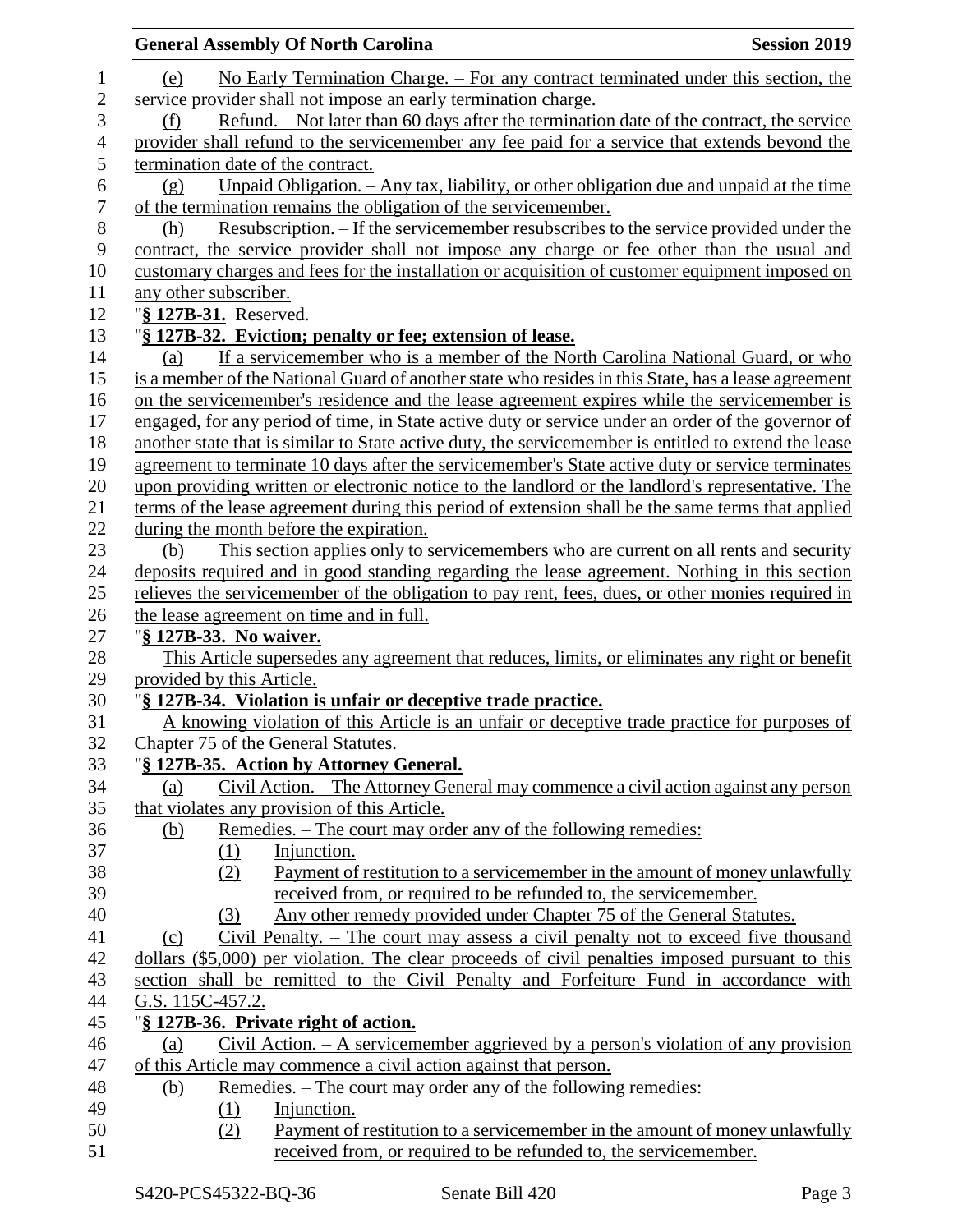| <b>General Assembly Of North Carolina</b>                                                              | <b>Session 2019</b> |
|--------------------------------------------------------------------------------------------------------|---------------------|
| (3)<br>Damages.                                                                                        |                     |
| Any other remedy provided under Chapter 75 of the General Statutes.<br>(4)                             |                     |
| $Costs. - A service member who prevails in an action under this section may recover$<br>(c)            |                     |
| attorneys' fees and court costs."                                                                      |                     |
| SECTION 1.(b) G.S. 127A-41.1 is recodified as G.S. 127B-31 and reads as                                |                     |
| rewritten:                                                                                             |                     |
| "§ 127B-31. Stay of legal and court proceedings because of State military service.                     |                     |
| At any stage of any legal proceeding in any court in which a person called into service<br>(a)         |                     |
| of the State by the Governor is involved, either as plaintiff or defendant, during the period of       |                     |
| service or within 60 days after the conclusion of the period of active service, all actions and        |                     |
| proceedings:civil action or proceeding in which a servicemember engaged in military service is         |                     |
|                                                                                                        |                     |
| a party, the court may stay the action or proceeding on its own motion and shall stay the action       |                     |
| or proceeding on application by the servicemember, or by a person acting on behalf of the              |                     |
| servicemember, unless the court finds that the ability of the servicemember to litigate is not         |                     |
| materially affected by his or her military service.                                                    |                     |
| May be stayed by the court on its own motion; or<br>$\leftrightarrow$                                  |                     |
| Shall be stayed on application by the member or by a person acting on behalf<br>(2)                    |                     |
| of the member, unless, in the opinion of the court, the ability of the plaintiff                       |                     |
| to prosecute the action or the defendant to conduct a defense is not materially                        |                     |
| affected by reason of the military service.                                                            |                     |
| This section applies during the servicemember's military service and within 60 days<br>(b)             |                     |
| after the military service terminates."                                                                |                     |
| <b>SECTION 1.(c)</b> Article 3 of Chapter 127A of the General Statutes is amended by                   |                     |
| adding a new section to read:                                                                          |                     |
| "§ 127A-65. List of rights; posting.                                                                   |                     |
| The North Carolina National Guard shall post on its Web site a list of the rights a                    |                     |
| servicemember or a dependent of a servicemember has under the North Carolina                           |                     |
| Servicemembers Civil Relief Act and under the federal Servicemembers Civil Relief Act,                 |                     |
| Chapter 50 of Title 50 of the United States Code."                                                     |                     |
| <b>SECTION 1.(d)</b> G.S. 42-45 reads as rewritten:                                                    |                     |
| "§ 42-45. Early termination of rental agreement by military personnel, surviving family                |                     |
| members, or lawful representative.                                                                     |                     |
| Any member of the Armed Forces of the United States, the Active Guard and Reserve<br>(a)               |                     |
| under section 101 of Title 10 of the United States Code, or a military technician under section        |                     |
| 10216 of Title 10 of the United States Code who (i) is required to move pursuant to permanent          |                     |
| change of station orders to depart 50 miles or more from the location of the dwelling unit, or (ii)    |                     |
| is prematurely or involuntarily discharged or released from active duty with the Armed Forces          |                     |
| of the United States, may terminate the member's rental agreement for a dwelling unit by               |                     |
| providing the landlord with a written notice of termination to be effective on a date stated in the    |                     |
| notice that is at least 30 days after the landlord's receipt of the notice. The notice to the landlord |                     |
| must be accompanied by either a copy of the official military orders or a written verification         |                     |
| signed by the member's commanding officer.                                                             |                     |
| Any member of the Armed Forces of the United States, the Active Guard and Reserve<br>(al)              |                     |
| under section 101 of Title 10 of the United States Code, or a military technician under section        |                     |
| 10216 of Title 10 of the United States Code who is deployed with a military unit for a period of       |                     |
| not less than 90 days may terminate the member's rental agreement for a dwelling unit by               |                     |
| providing the landlord with a written notice of termination. The notice to the landlord must be        |                     |
| accompanied by either a copy of the official military orders or a written verification signed by       |                     |
| the member's commanding officer. Termination of a lease pursuant to this subsection is effective       |                     |
| 30 days after the first date on which the next rental payment is due or 45 days after the landlord's   |                     |